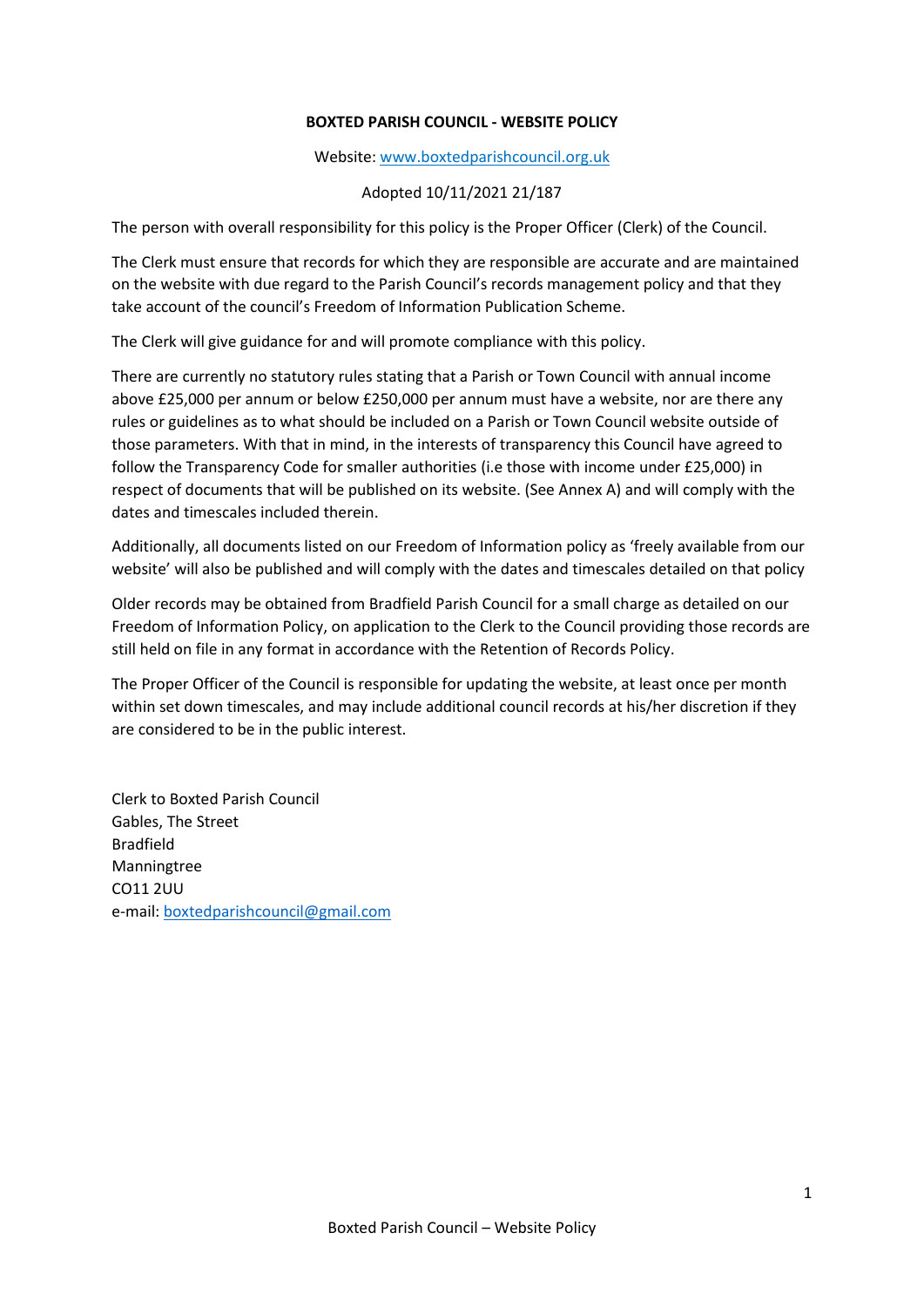## Annex A: Transparency Code for Smaller Authorities

Parish councils, internal drainage boards, charter trustees and port health authorities with an annual turnover not exceeding £25,000 should publish:

| <b>Information title</b><br>All items of expenditure<br>above £100 | Information which should be published<br>Annual publication no later than 1 July in the year immediately following the accounting year to which it relates.<br>Publish details of each individual item of expenditure.<br>Copies of all books, deeds, contracts, bills, vouchers, receipts and other related documents do not need to be<br>published but should remain available for inspection.<br>For each individual item of expenditure, the following information must be published:<br>a. date the expenditure was incurred,<br>b. summary of the purpose of the expenditure,<br>c. amount, and<br>d. Value Added Tax that cannot be recovered. |
|--------------------------------------------------------------------|--------------------------------------------------------------------------------------------------------------------------------------------------------------------------------------------------------------------------------------------------------------------------------------------------------------------------------------------------------------------------------------------------------------------------------------------------------------------------------------------------------------------------------------------------------------------------------------------------------------------------------------------------------|
| End of year accounts                                               | Annual publication no later than 1 July in the year immediately following the accounting year to which it relates.<br>Publish signed statement of accounts according to the format included in the Annual Return form. It should be<br>accompanied by:<br>a. a copy of the bank reconciliation for the relevant financial year,<br>b. an explanation of any significant variances (e.g. more than 10-15 percent) in the statement of<br>accounts for the relevant year and previous year, and<br>c. an explanation of any differences between 'balances carried forward' and 'total cash and short-term<br>investments', if applicable.                |
| <b>Annual governance</b><br>statement                              | Annual publication no later than 1 July in the year immediately following the accounting year to which it<br>relates.<br>Publish signed annual governance statement according to the format included in the Annual Return form.<br>Explain any negative responses to governance statements, including how any weaknesses will be addressed.                                                                                                                                                                                                                                                                                                            |
| Internal audit report                                              | Annual publication no later than 1 July in the year immediately following the accounting year to which it<br>relates.<br>Publish signed internal audit report according to the format included in the Annual Return form.                                                                                                                                                                                                                                                                                                                                                                                                                              |